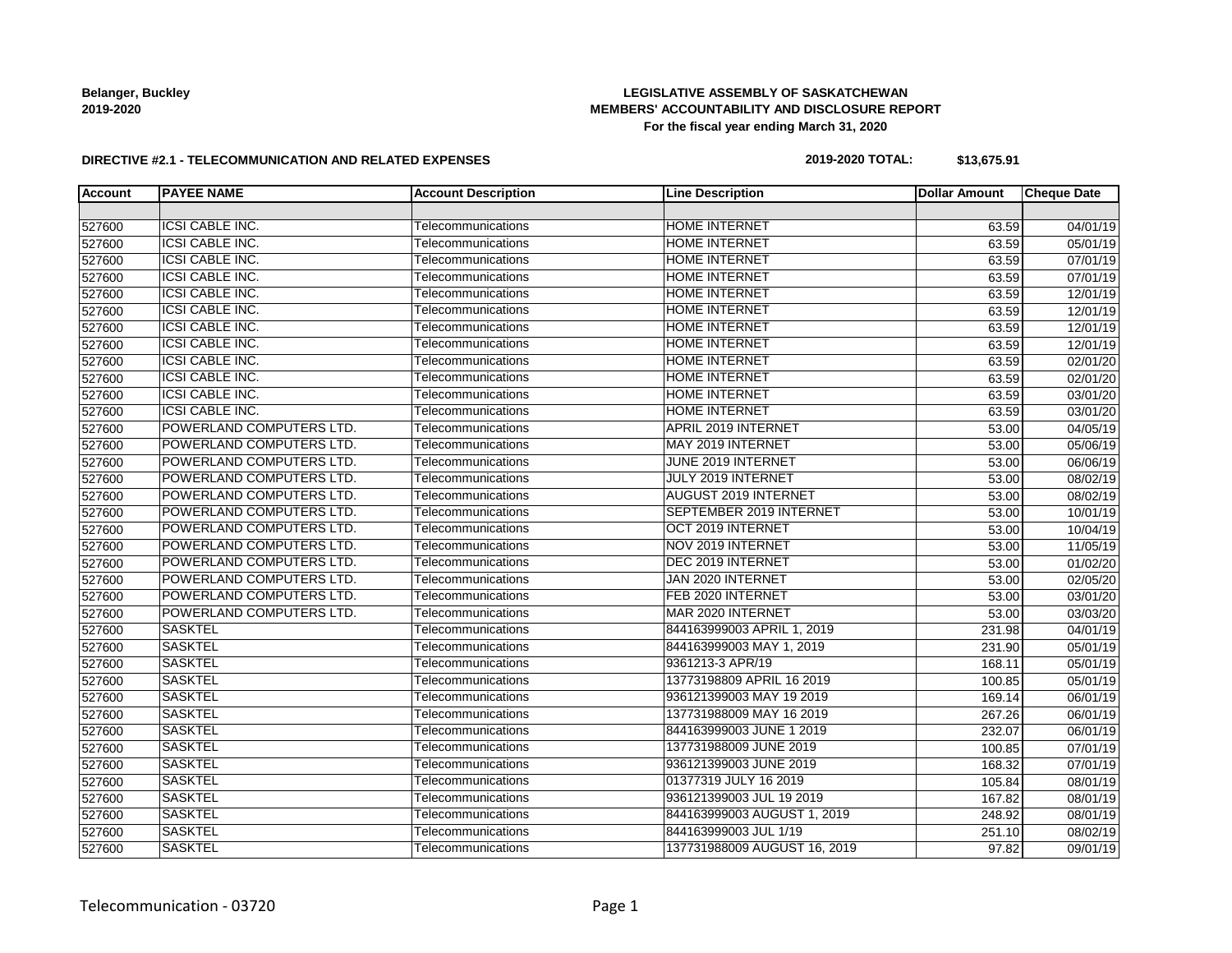| <b>Account</b> | <b>PAYEE NAME</b>   | <b>Account Description</b>           | <b>Line Description</b>         | <b>Dollar Amount</b> | <b>Cheque Date</b>    |
|----------------|---------------------|--------------------------------------|---------------------------------|----------------------|-----------------------|
| 527600         | <b>SASKTEL</b>      | Telecommunications                   | 936121399003 AUGUST 19, 2019    | 168.49               | 09/01/19              |
| 527600         | <b>SASKTEL</b>      | Telecommunications                   | 844163999003 SEPTEMBER 1, 2019  | 241.46               | 10/01/19              |
| 527600         | <b>SASKTEL</b>      | Telecommunications                   | 137731988009 SEPTEMBER 16, 2019 | 97.82                | 10/01/19              |
| 527600         | <b>SASKTEL</b>      | Telecommunications                   | 844163999003 OCTOBER 1, 2019    | 248.68               | 10/01/19              |
| 527600         | <b>SASKTEL</b>      | Telecommunications                   | 936121399003 SEPTEMBER 19, 2019 | 168.82               | 10/01/19              |
| 527600         | <b>SASKTEL</b>      | Telecommunications                   | 137731988009 OCTOBER 18, 2019   | 97.82                | 11/01/19              |
| 527600         | SASKTEL             | Telecommunications                   | 844163999003 NOV 1, 2019        | 241.60               | 11/01/19              |
| 527600         | <b>SASKTEL</b>      | Telecommunications                   | 936121399003 OCTOBER 19, 2019   | 168.26               | 11/01/19              |
| 527600         | <b>SASKTEL</b>      | Telecommunications                   | 137731988009 NOV 16, 2019       | 97.82                | 12/01/19              |
| 527600         | <b>SASKTEL</b>      | Telecommunications                   | 844163999003 DEC 1, 2019        | 241.27               | 12/01/19              |
| 527600         | <b>SASKTEL</b>      | Telecommunications                   | 936121399003 NOV 19/19          | 167.90               | 12/01/19              |
| 527600         | <b>SASKTEL</b>      | Telecommunications                   | 137731988009 DEC 16, 2019       | 97.82                | 01/01/20              |
| 527600         | <b>SASKTEL</b>      | Telecommunications                   | 936121399003 DEC 19, 2019       | 186.95               | 01/01/20              |
| 527600         | <b>SASKTEL</b>      | Telecommunications                   | 936121399003 JANUARY 19, 2020   | 167.83               | 02/01/20              |
| 527600         | <b>SASKTEL</b>      | Telecommunications                   | 844163999003 JANUARY 1, 2020    | 248.59               | 02/01/20              |
| 527600         | SASKTEL             | Telecommunications                   | 137731988009 JANUARY 16, 2020   | 100.75               | 02/01/20              |
| 527600         | <b>SASKTEL</b>      | Telecommunications                   | 844163999003 FEBRUARY 1, 2020   | 249.64               | 03/01/20              |
| 527600         | <b>SASKTEL</b>      | Telecommunications                   | 137731988009 FEBRUARY 16, 2020  | 97.82                | 03/01/20              |
| 527600         | <b>SASKTEL</b>      | Telecommunications                   | 936121399003 FEBRUARY 19, 2020  | 198.25               | 03/01/20              |
| 527600         | <b>SASKTEL</b>      | Telecommunications                   | 844163999003 MAR 1, 2020        | 248.92               | 03/01/20              |
| 527600         | <b>SASKTEL</b>      | Telecommunications                   | 137731988009 MAR 16, 2020       | 101.05               | 03/16/20              |
| 527600         | <b>SASKTEL</b>      | Telecommunications                   | 936121399003 MAR 19, 2020       | 168.46               | 03/19/20              |
| 530600         | <b>SASKTEL</b>      | Placement - Tender Ads               | 9361213-3 APR/19                | 441.10               | 05/01/19              |
| 530600         | <b>SASKTEL</b>      | Placement - Tender Ads               | 936121399003 MAY 19 2019        | 441.10               | 06/01/19              |
| 530600         | <b>SASKTEL</b>      | Placement - Tender Ads               | 936121399003 JUNE 2019          | 441.10               | 07/01/19              |
| 530600         | <b>SASKTEL</b>      | Placement - Tender Ads               | 936121399003 JUL 19 2019        | 441.10               | 08/01/19              |
| 530600         | <b>SASKTEL</b>      | <b>Placement - Tender Ads</b>        | 936121399003 AUGUST 19, 2019    | 441.10               | 09/01/19              |
| 530600         | <b>SASKTEL</b>      | Placement - Tender Ads               | 936121399003 SEPTEMBER 19, 2019 | 441.10               | 10/01/19              |
| 530600         | <b>SASKTEL</b>      | <b>Placement - Tender Ads</b>        | 936121399003 OCTOBER 19, 2019   | 441.10               | 11/01/19              |
| 530600         | <b>SASKTEL</b>      | Placement - Tender Ads               | 936121399003 NOV 19/19          | 464.50               | 12/01/19              |
| 530600         | <b>SASKTEL</b>      | Placement - Tender Ads               | 936121399003 DEC 19, 2019       | 167.00               | 01/01/20              |
| 530600         | SASKTEL             | Placement - Tender Ads               | 936121399003 JANUARY 19, 2020   | 844.90               | $\overline{02/0}1/20$ |
| 530600         | <b>SASKTEL</b>      | Placement - Tender Ads               | 936121399003 FEBRUARY 19, 2020  | 505.95               | 03/01/20              |
| 530600         | <b>SASKTEL</b>      | Placement - Tender Ads               | 936121399003 MAR 19, 2020       | 505.95               | 03/19/20              |
| 565200         | <b>WIRELESS AGE</b> | Office Furniture and Equipment - Exp | <b>CELL PHONE</b>               | 352.83               | 03/01/20              |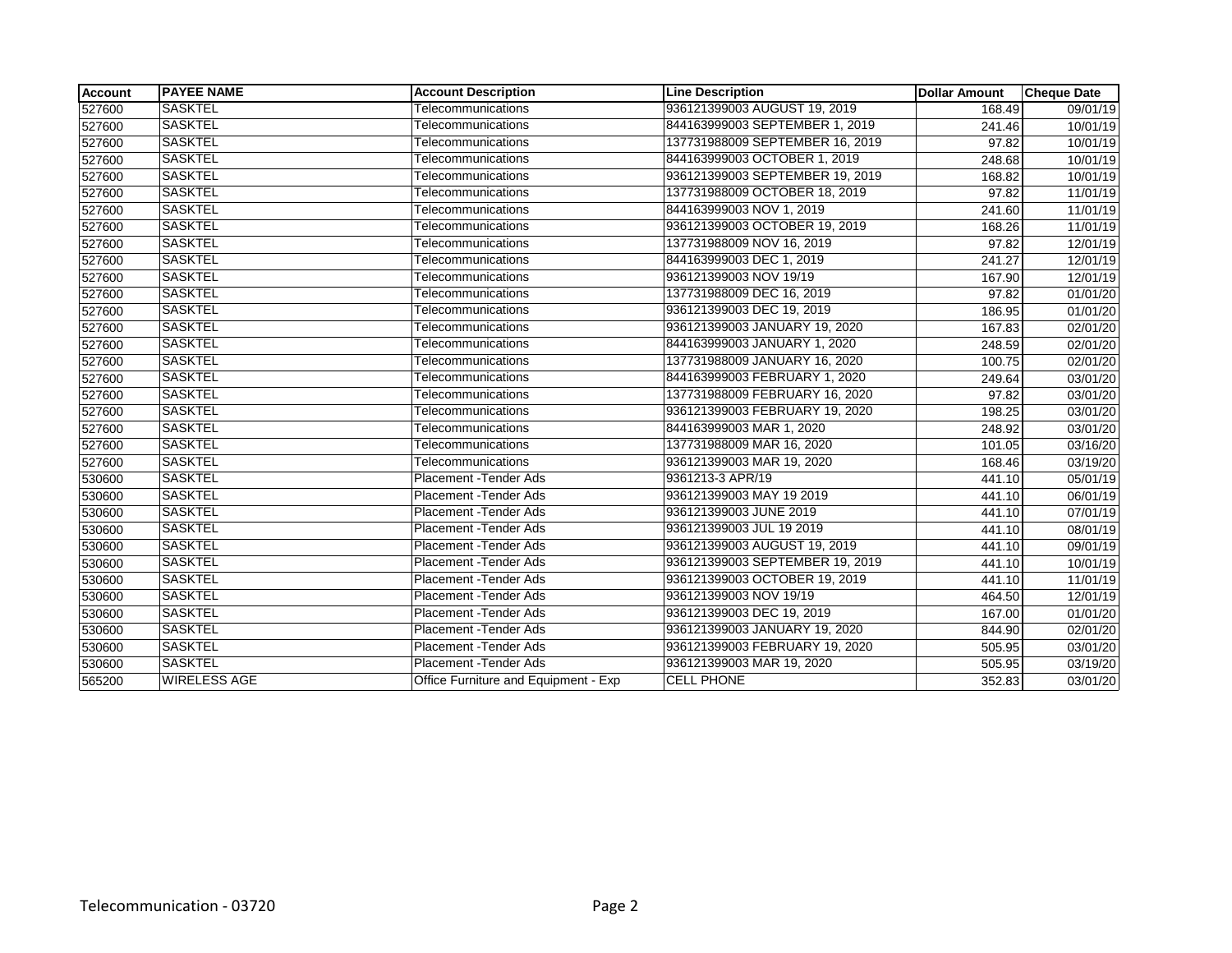# **LEGISLATIVE ASSEMBLY OF SASKATCHEWAN MEMBERS' ACCOUNTABILITY AND DISCLOSURE REPORT For the fiscal year ending March 31, 2020**

### **DIRECTIVE #3.1 - MLA TRAVEL AND LIVING EXPENSES**

# **2019-2020 TOTAL: \$75,564.73**

| <b>Account</b> | <b>PAYEE NAME</b>                 | <b>Account Description</b>  | <b>Line Description</b>            | <b>Dollar Amount</b> | <b>Cheque Date</b>    |
|----------------|-----------------------------------|-----------------------------|------------------------------------|----------------------|-----------------------|
|                |                                   |                             |                                    |                      |                       |
| 541900         | BELANGER, HAROLD (BUCKLEY)        | <b>Elected Rep - Travel</b> | MLA TRAVEL APR 1-7 2019            | 1,451.25             | 04/01/19              |
| 541900         | BELANGER, HAROLD (BUCKLEY)        | <b>Elected Rep - Travel</b> | MLA TRAVEL APR 8-15 2019           | 1,369.40             | 04/16/19              |
| 541900         | BELANGER, HAROLD (BUCKLEY)        | Elected Rep - Travel        | MLA TRAVEL APRIL 16 - 18, 2019     | 432.50               | $\overline{04/23/19}$ |
| 541900         | <b>BELANGER, HAROLD (BUCKLEY)</b> | <b>Elected Rep - Travel</b> | MLA TRAVEL APRIL 26 - 28, 2019     | 861.00               | 04/29/19              |
| 541900         | BELANGER, HAROLD (BUCKLEY)        | <b>Elected Rep - Travel</b> | MLA TRAVEL APRIL 29-MAY 05, 2019   | 1,709.80             | 05/06/19              |
| 541900         | BELANGER, HAROLD (BUCKLEY)        | <b>Elected Rep - Travel</b> | MLA TRAVEL MAY 6 - 12, 2019        | 1,868.50             | 05/13/19              |
| 541900         | BELANGER, HAROLD (BUCKLEY)        | <b>Elected Rep - Travel</b> | MLA TRAVEL MAY 13 - 16, 2019       | 771.25               | $\overline{05/17/19}$ |
| 541900         | BELANGER, HAROLD (BUCKLEY)        | <b>Elected Rep - Travel</b> | MLA TRAVEL May 29 - June 4 2019    | 1,493.23             | 06/07/19              |
| 541900         | BELANGER, HAROLD (BUCKLEY)        | Elected Rep - Travel        | MLA TRAVEL JUNE 5-9 2019           | 1,026.28             | 06/09/19              |
| 541900         | BELANGER, HAROLD (BUCKLEY)        | <b>Elected Rep - Travel</b> | MLA TRAVEL JUNE 13-14, 2019        | 716.75               | 06/19/19              |
| 541900         | BELANGER, HAROLD (BUCKLEY)        | <b>Elected Rep - Travel</b> | MLA TRAVEL JUNE 17 - JUNE 22, 2019 | 1,592.85             | 06/24/19              |
| 541900         | BELANGER, HAROLD (BUCKLEY)        | <b>Elected Rep - Travel</b> | MLA TRAVEL JUNE 24 - JULY 14, 2019 | 1,821.65             | 07/17/19              |
| 541900         | BELANGER, HAROLD (BUCKLEY)        | <b>Elected Rep - Travel</b> | MLA TRAVEL JUL 23-25 2019          | 981.35               | 08/01/19              |
| 541900         | BELANGER, HAROLD (BUCKLEY)        | Elected Rep - Travel        | MLA TRAVEL JUL 16-21 2019          | 1,362.15             | 08/01/19              |
| 541900         | BELANGER, HAROLD (BUCKLEY)        | <b>Elected Rep - Travel</b> | MLA TRAVEL JUL 30-AUG 1 2019       | 1,134.25             | 08/01/19              |
| 541900         | BELANGER, HAROLD (BUCKLEY)        | <b>Elected Rep - Travel</b> | MLA TRAVEL AUG 7-17 2019           | 1,850.00             | 08/07/19              |
| 541900         | BELANGER, HAROLD (BUCKLEY)        | <b>Elected Rep - Travel</b> | MLA TRAVEL AUG 17-27 2019          | 1,204.70             | 08/17/19              |
| 541900         | BELANGER, HAROLD (BUCKLEY)        | <b>Elected Rep - Travel</b> | MLA TRAVEL AUG 28-SEP 8 2019       | 1,585.81             | 09/09/19              |
| 541900         | BELANGER, HAROLD (BUCKLEY)        | Elected Rep - Travel        | MLA TRAVEL SEP 11-19 2019          | 1,217.90             | 09/11/19              |
|                |                                   |                             | APR MAY JUN 2019 MLA REGINA        |                      |                       |
| 541900         | BELANGER, HAROLD (BUCKLEY)        | <b>Elected Rep - Travel</b> | <b>ACCOMMODATIONS</b>              | 114.00               | 09/12/19              |
| 541900         | BELANGER, HAROLD (BUCKLEY)        | <b>Elected Rep - Travel</b> | MLA TRAVEL SEP 7-OCT 3 2019        | 883.30               | 10/01/19              |
| 541900         | BELANGER, HAROLD (BUCKLEY)        | <b>Elected Rep - Travel</b> | MLA TRAVEL SEP 16-28 2109          | 1,475.41             | 10/01/19              |
| 541900         | BELANGER, HAROLD (BUCKLEY)        | <b>Elected Rep - Travel</b> | MLA TRAVEL OCT 7-12 2019           | 1,761.40             | 10/07/19              |
| 541900         | BELANGER, HAROLD (BUCKLEY)        | <b>Elected Rep - Travel</b> | MLA TRAVEL OCT 17-27 2019          | 2,068.45             | 10/17/19              |
| 541900         | BELANGER, HAROLD (BUCKLEY)        | <b>Elected Rep - Travel</b> | OCT MLA REGINA ACCOMMODATIONS      | 134.50               | 11/01/19              |
| 541900         | BELANGER, HAROLD (BUCKLEY)        | <b>Elected Rep - Travel</b> | MLA TRAVEL OCT 28-NOV 3, 2019      | 1,080.20             | 11/07/19              |
| 541900         | <b>BELANGER, HAROLD (BUCKLEY)</b> | <b>Elected Rep - Travel</b> | MLA TRAVEL NOV 4-11, 2019          | 1,257.50             | 11/12/19              |
|                |                                   |                             |                                    |                      |                       |
| 541900         | BELANGER, HAROLD (BUCKLEY)        | <b>Elected Rep - Travel</b> | MLA TRAVEL NOVEMBER 12 - 17, 2019  | 1,313.45             | 11/18/19              |
| 541900         | BELANGER, HAROLD (BUCKLEY)        | <b>Elected Rep - Travel</b> | MLA TRAVEL NOV 18-24, 2019         | 1,375.00             | 11/26/19              |
| 541900         | BELANGER, HAROLD (BUCKLEY)        | Elected Rep - Travel        | MLA TRAVEL NOV 25-DEC 1, 2019      | 1,340.00             | 12/02/19              |
| 541900         | BELANGER, HAROLD (BUCKLEY)        | <b>Elected Rep - Travel</b> | MLA TRAVEL DEC 2-6, 2019           | 887.75               | 12/09/19              |
| 541900         | BELANGER, HAROLD (BUCKLEY)        | <b>Elected Rep - Travel</b> | MLA TRAVEL DEC 7-18, 2019          | 1,467.00             | 12/19/19              |
| 541900         | BELANGER, HAROLD (BUCKLEY)        | <b>Elected Rep - Travel</b> | MLA TRAVEL DEC 23/19- JAN 8/20     | 1,771.10             | 01/10/20              |
| 541900         | BELANGER, HAROLD (BUCKLEY)        | Elected Rep - Travel        | MLA TRAVEL JAN 11-22, 2020         | 1,100.40             | 01/24/20              |
| 541900         | BELANGER, HAROLD (BUCKLEY)        | <b>Elected Rep - Travel</b> | MLA TRAVEL JAN 24-30, 2020         | 1,368.10             | 01/31/20              |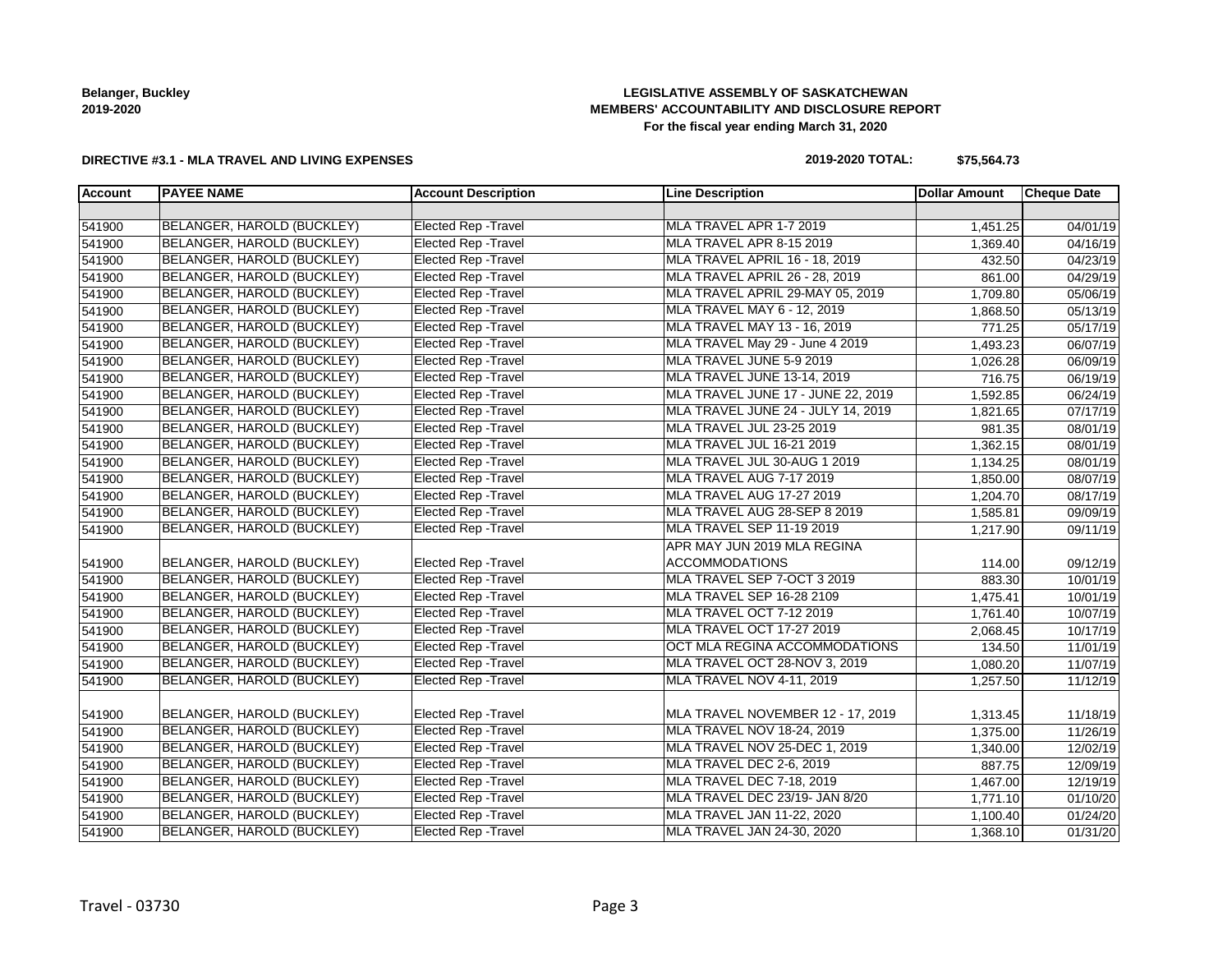| <b>Account</b> | <b>PAYEE NAME</b>          | <b>Account Description</b>  | <b>Line Description</b>           | <b>Dollar Amount</b> | <b>Cheque Date</b> |
|----------------|----------------------------|-----------------------------|-----------------------------------|----------------------|--------------------|
|                |                            |                             | NOV/DEC/JAN MLA REGINA            |                      |                    |
| 541900         | BELANGER, HAROLD (BUCKLEY) | <b>Elected Rep - Travel</b> | <b>ACCOMMODATION</b>              | 107.70               | 02/06/20           |
| 541900         | BELANGER, HAROLD (BUCKLEY) | <b>Elected Rep - Travel</b> | MLA TRAVEL FEB 2-8, 2020          | 1,524.55             | 02/10/20           |
| 541900         | BELANGER, HAROLD (BUCKLEY) | <b>Elected Rep - Travel</b> | MLA TRAVEL FEB 9-11, 2020         | 988.20               | 02/12/20           |
| 541900         | BELANGER, HAROLD (BUCKLEY) | <b>Elected Rep - Travel</b> | MLA TRAVEL FEB 18-22, 2020        | 1,300.65             | 02/25/20           |
| 541900         | BELANGER, HAROLD (BUCKLEY) | <b>Elected Rep - Travel</b> | MLA TRAVEL FEB 24-29, 2020        | 1,394.80             | 03/02/20           |
| 541900         | BELANGER, HAROLD (BUCKLEY) | <b>Elected Rep - Travel</b> | MLA TRAVEL MARCH 2-8,2020         | 1,293.05             | 03/09/20           |
| 541900         | BELANGER, HAROLD (BUCKLEY) | <b>Elected Rep - Travel</b> | MLA TRAVEL MAR 9-15, 2020         | 1,298.10             | 03/16/20           |
| 541900         | BELANGER, HAROLD (BUCKLEY) | <b>Elected Rep - Travel</b> | <b>MLA TRAVEL MAR 16-18, 2020</b> | 649.50               | 03/19/20           |
| 541900         | <b>KREOS AVIATION INC.</b> | <b>Elected Rep - Travel</b> | MLA TRAVEL FEB 9, 2020            | 12,000.00            | 02/09/20           |
|                |                            |                             | APRIL 2019 MLA REGINA             |                      |                    |
| 541900         | <b>WS HOLDINGS</b>         | Elected Rep - Travel        | <b>ACCOMMODATION</b>              | 930.00               | 04/01/19           |
|                |                            |                             | MAY 2019 MLA REGINA               |                      |                    |
| 541900         | <b>WS HOLDINGS</b>         | <b>Elected Rep - Travel</b> | <b>ACCOMMODATIONS</b>             | 930.00               | 04/22/19           |
|                |                            |                             | JUNE 2019 MLA REGINA              |                      |                    |
| 541900         | <b>WS HOLDINGS</b>         | Elected Rep - Travel        | <b>ACCOMMODATIONS</b>             | 930.00               | 05/15/19           |
|                |                            |                             | JULY 2019 MLA REGINA              |                      |                    |
| 541900         | <b>WS HOLDINGS</b>         | Elected Rep - Travel        | <b>ACCOMMODATIONS</b>             | 930.00               | 06/13/19           |
|                |                            |                             | AUGUST 2019 MLA REGINA            |                      |                    |
| 541900         | <b>WS HOLDINGS</b>         | <b>Elected Rep - Travel</b> | <b>ACCOMMODATIONS</b>             | 930.00               | 07/16/19           |
|                |                            |                             | SEPT 2019 MLA REGINA              |                      |                    |
| 541900         | <b>WS HOLDINGS</b>         | Elected Rep - Travel        | <b>ACCOMMODATIONS</b>             | 930.00               | 08/22/19           |
|                |                            |                             | OCT 2019 MLA REGINA               |                      |                    |
| 541900         | <b>WS HOLDINGS</b>         | Elected Rep - Travel        | <b>ACCOMMODATIONS</b>             | 930.00               | 09/17/19           |
|                |                            |                             | NOV 2019 MLA REGINA               |                      |                    |
| 541900         | <b>WS HOLDINGS</b>         | Elected Rep - Travel        | <b>ACCOMMODATIONS</b>             | 930.00               | 10/18/19           |
|                |                            |                             | DEC 2019 MLA REGINA               |                      |                    |
| 541900         | <b>WS HOLDINGS</b>         | Elected Rep - Travel        | <b>ACCOMMODATIONS</b>             | 930.00               | 11/18/19           |
|                |                            |                             | JAN 2020 MLA REGINA               |                      |                    |
| 541900         | <b>WS HOLDINGS</b>         | <b>Elected Rep - Travel</b> | <b>ACCOMMODATION</b>              | 930.00               | 12/18/19           |
|                |                            |                             | FEB 2020 MLA REGINA               |                      |                    |
| 541900         | <b>WS HOLDINGS</b>         | <b>Elected Rep - Travel</b> | <b>ACCOMMODATIONS</b>             | 930.00               | 01/20/20           |
|                |                            |                             | MARCH 2020 MLA REGINA             |                      |                    |
| 541900         | <b>WS HOLDINGS</b>         | Elected Rep - Travel        | <b>ACCOMMODATIONS</b>             | 930.00               | 02/18/20           |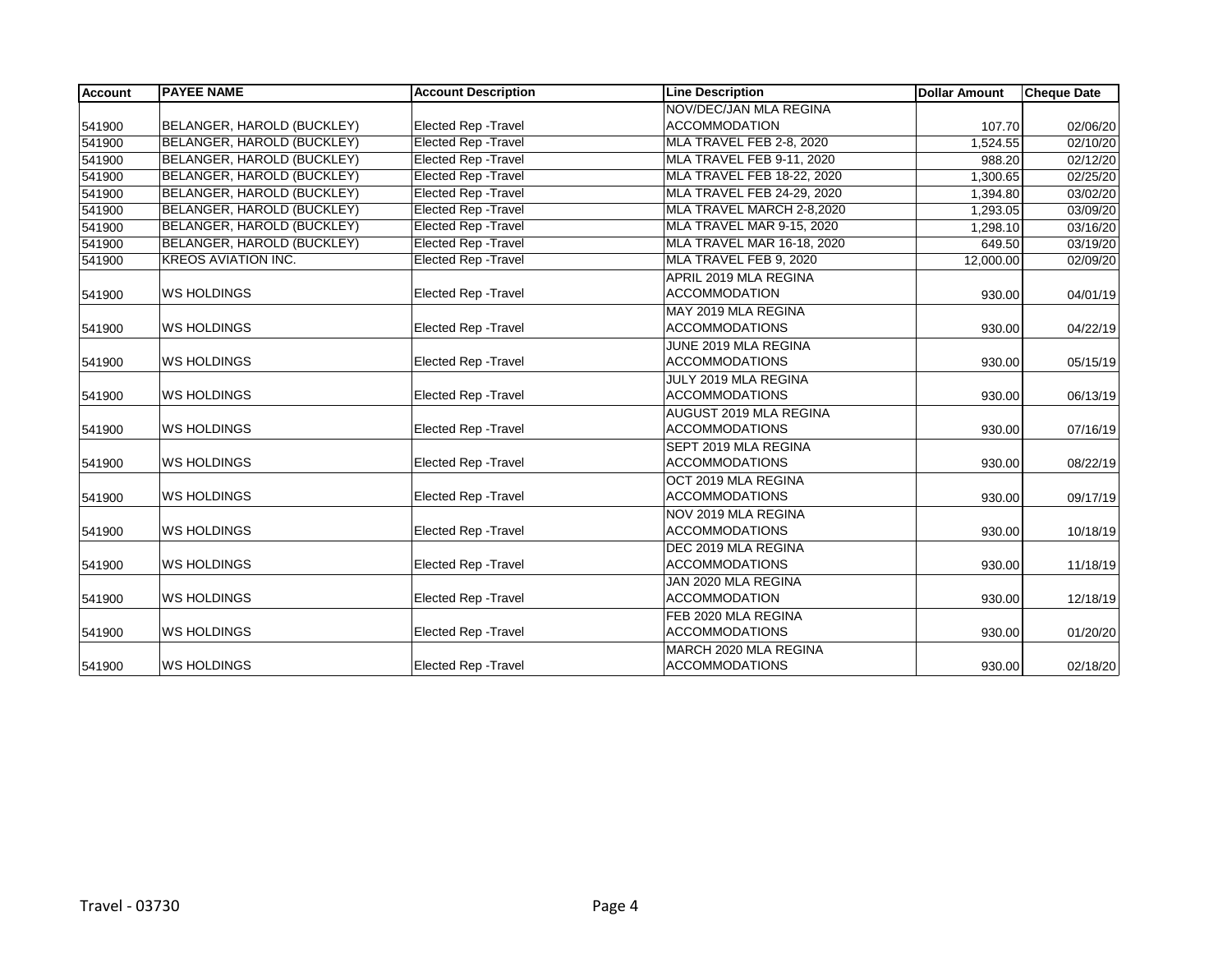# **LEGISLATIVE ASSEMBLY OF SASKATCHEWAN MEMBERS' ACCOUNTABILITY AND DISCLOSURE REPORT For the fiscal year ending March 31, 2020**

### **DIRECTIVE #4.1 - CONSTITUENCY SERVICE EXPENSES**

### **2019-2020 TOTAL: \$41,673.40**

| <b>Account</b> | <b>PAYEE NAME</b>                 | <b>Account Description</b>                                               | <b>Line Description</b>          | <b>Dollar Amount</b> | <b>Cheque Date</b> |
|----------------|-----------------------------------|--------------------------------------------------------------------------|----------------------------------|----------------------|--------------------|
|                |                                   |                                                                          |                                  |                      |                    |
|                | <b>BUFFALO NARROWS FRIENDSHIP</b> |                                                                          |                                  |                      |                    |
| 522000         | CENTRE INC.                       | Rent of Ground, Buildings and Other Space                                | APRIL 2019 MLA OFFICE RENT       | 350.00               | 05/01/19           |
|                | <b>BUFFALO NARROWS FRIENDSHIP</b> |                                                                          |                                  |                      |                    |
| 522000         | <b>CENTRE INC.</b>                | Rent of Ground, Buildings and Other Space                                | JUL AUG SEP 2019 MLA OFFICE RENT | 1,050.00             | 09/12/19           |
|                | <b>BUFFALO NARROWS FRIENDSHIP</b> |                                                                          |                                  |                      |                    |
| 522000         | CENTRE INC.                       | Rent of Ground, Buildings and Other Space                                | OCTOBER 2019 MLA OFFICE RENT     | 350.00               | 10/11/19           |
|                | <b>BUFFALO NARROWS FRIENDSHIP</b> |                                                                          |                                  |                      |                    |
| 522000         | CENTRE INC.                       | Rent of Ground, Buildings and Other Space                                | MEEETING ROOM RENTAL             | 250.00               | 03/01/20           |
|                | <b>BUFFALO NARROWS FRIENDSHIP</b> |                                                                          |                                  |                      |                    |
| 522000         | <b>CENTRE INC.</b>                | Rent of Ground, Buildings and Other Space                                | JAN, FEB 2020 MLA OFFICE RENT    | 700.00               | 03/01/20           |
|                | <b>BUFFALO NARROWS FRIENDSHIP</b> |                                                                          |                                  |                      |                    |
| 522000         | CENTRE INC.                       | Rent of Ground, Buildings and Other Space   NOV-DEC 2019 MLA OFFICE RENT |                                  | 700.00               | 03/01/20           |
|                | <b>BUFFALO NARROWS FRIENDSHIP</b> |                                                                          |                                  |                      |                    |
| 522000         | <b>CENTRE INC.</b>                | Rent of Ground, Buildings and Other Space   MAY/JUN 2019 MLA OFFICE RENT |                                  | 700.00               | 03/01/20           |
|                | <b>BUFFALO NARROWS FRIENDSHIP</b> |                                                                          |                                  |                      |                    |
| 522000         | CENTRE INC.                       | Rent of Ground, Buildings and Other Space                                | MAR 2020 MLA OFFICE RENT         | 350.00               | 03/06/20           |
|                | ILE A LA CROSSE, NORTHERN VILLAGE |                                                                          |                                  |                      |                    |
| 522000         | OF                                | Rent of Ground, Buildings and Other Space                                | APRIL 2019 MLA OFFICE RENT       | 300.00               | 05/01/19           |
|                | ILE A LA CROSSE, NORTHERN VILLAGE |                                                                          |                                  |                      |                    |
| 522000         | OF                                | Rent of Ground, Buildings and Other Space                                | MAY 2019 MLA OFFICE RENT         | 300.00               | 06/01/19           |
|                | ILE A LA CROSSE, NORTHERN VILLAGE |                                                                          |                                  |                      |                    |
| 522000         | OF                                | Rent of Ground, Buildings and Other Space                                | JUNE 2019 MLA OFFICE RENT        | 300.00               | 07/01/19           |
|                | ILE A LA CROSSE, NORTHERN VILLAGE |                                                                          |                                  |                      |                    |
| 522000         | OF                                | Rent of Ground, Buildings and Other Space                                | JULY 2019 MLA OFFICE RENT        | 300.00               | 08/01/19           |
|                | ILE A LA CROSSE, NORTHERN VILLAGE |                                                                          |                                  |                      |                    |
| 522000         | OF                                | Rent of Ground, Buildings and Other Space   AUG 2019 MLA OFFICE RENT     |                                  | 300.00               | 09/01/19           |
|                | ILE A LA CROSSE, NORTHERN VILLAGE |                                                                          |                                  |                      |                    |
| 522000         | OF                                | Rent of Ground, Buildings and Other Space                                | <b>OCT 2019 MLA OFFICE RENT</b>  | 300.00               | 11/01/19           |
|                | ILE A LA CROSSE, NORTHERN VILLAGE |                                                                          | SEP/19 MLA OFFICE RENT ILE A LA  |                      |                    |
| 522000         | OF                                | Rent of Ground, Buildings and Other Space                                | <b>CROSSE</b>                    | 300.00               | 12/01/19           |
|                | ILE A LA CROSSE, NORTHERN VILLAGE |                                                                          | NOV/19 MLA OFFICE RENT ILE A LA  |                      |                    |
| 522000         | OF                                | Rent of Ground, Buildings and Other Space                                | <b>CROSSE</b>                    | 300.00               | 12/01/19           |
|                | ILE A LA CROSSE, NORTHERN VILLAGE |                                                                          |                                  |                      |                    |
| 522000         | OF                                | Rent of Ground, Buildings and Other Space   DEC 2019 MLA OFFICE RENT     |                                  | 300.00               | 01/01/20           |
|                | ILE A LA CROSSE, NORTHERN VILLAGE |                                                                          |                                  |                      |                    |
| 522000         | <b>OF</b>                         | Rent of Ground, Buildings and Other Space                                | JAN 2020 MLA OFFICE RENT         | 300.00               | 02/01/20           |
|                | ILE A LA CROSSE, NORTHERN VILLAGE |                                                                          |                                  |                      |                    |
| 522000         | OF                                | Rent of Ground, Buildings and Other Space   MAR 2020 MLA OFFICE RENT     |                                  | 300.00               | 03/01/20           |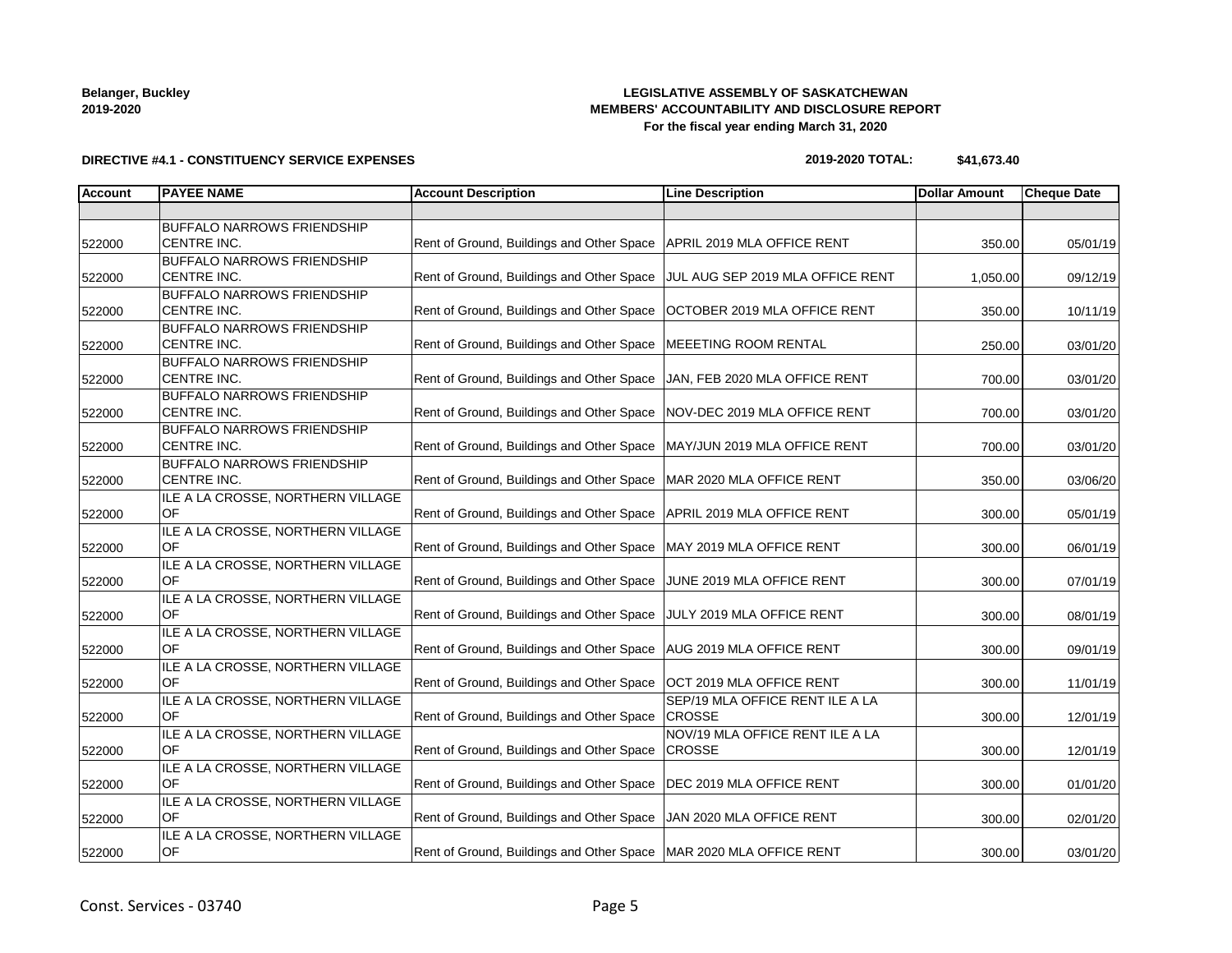| <b>Account</b> | <b>PAYEE NAME</b>                  | <b>Account Description</b>                | <b>Line Description</b>          | <b>Dollar Amount</b> | Cheque Date |
|----------------|------------------------------------|-------------------------------------------|----------------------------------|----------------------|-------------|
|                | ILE A LA CROSSE. NORTHERN VILLAGE  |                                           |                                  |                      |             |
| 522000         | OF                                 | Rent of Ground, Buildings and Other Space | FEB 2020 MLA OFFICE RENT         | 300.00               | 03/01/20    |
|                | MINISTER OF FINANCE-MINISTRY OF    |                                           |                                  |                      |             |
| 522200         | <b>CENTRAL SERVICES</b>            | Rent of Photocopiers                      | PHOTOCOPIER SERVICE FEES 19/20   | 100.00               | 01/01/20    |
| 522200         | TOSHIBA OF CANADA LTD.             | Rent of Photocopiers                      | <b>COPIER CHARGES</b>            | 195.67               | 05/01/19    |
| 522200         | TOSHIBA OF CANADA LTD.             | Rent of Photocopiers                      | <b>COPIER CHARGES</b>            | 243.02               | 05/08/19    |
| 522200         | <b>TOSHIBA OF CANADA LTD.</b>      | <b>Rent of Photocopiers</b>               | <b>COPIER CHARGES</b>            | 206.75               | 07/01/19    |
| 522200         | TOSHIBA OF CANADA LTD.             | Rent of Photocopiers                      | <b>COPIER CHARGES</b>            | 59.34                | 08/01/19    |
|                | TOSHIBA TEC CANADA BUSINESS        |                                           |                                  |                      |             |
| 522200         | SOLUTIONS INC                      | Rent of Photocopiers                      | <b>COPIER CHARGES</b>            | 38.62                | 08/01/19    |
|                | TOSHIBA TEC CANADA BUSINESS        |                                           |                                  |                      |             |
| 522200         | <b>SOLUTIONS INC</b>               | Rent of Photocopiers                      | <b>COPIER CHARGES</b>            | 155.94               | 08/01/19    |
|                | <b>TOSHIBA TEC CANADA BUSINESS</b> |                                           |                                  |                      |             |
| 522200         | SOLUTIONS INC                      | <b>Rent of Photocopiers</b>               | <b>COPIER CHARGES</b>            | 155.94               | 08/15/19    |
|                | <b>TOSHIBA TEC CANADA BUSINESS</b> |                                           |                                  |                      |             |
| 522200         | SOLUTIONS INC                      | Rent of Photocopiers                      | <b>COPIER CHARGES</b>            | 195.24               | 09/01/19    |
|                | TOSHIBA TEC CANADA BUSINESS        |                                           |                                  |                      |             |
| 522200         | <b>SOLUTIONS INC</b>               | Rent of Photocopiers                      | <b>COPIER CHARGES</b>            | 173.61               | 10/01/19    |
|                | <b>TOSHIBA TEC CANADA BUSINESS</b> |                                           |                                  |                      |             |
| 522200         | SOLUTIONS INC                      | Rent of Photocopiers                      | <b>COPIER CHARGES</b>            | 176.19               | 11/01/19    |
|                | TOSHIBA TEC CANADA BUSINESS        |                                           |                                  |                      |             |
| 522200         | SOLUTIONS INC                      | <b>Rent of Photocopiers</b>               | <b>COPIER CHARGES</b>            | 182.08               | 01/01/20    |
|                | <b>TOSHIBA TEC CANADA BUSINESS</b> |                                           |                                  |                      |             |
| 522200         | SOLUTIONS INC                      | <b>Rent of Photocopiers</b>               | <b>COPIER CHARGES</b>            | 171.80               | 01/01/20    |
|                | TOSHIBA TEC CANADA BUSINESS        |                                           |                                  |                      |             |
| 522200         | SOLUTIONS INC                      | Rent of Photocopiers                      | <b>COPIER CHARGES</b>            | 186.66               | 02/01/20    |
|                | <b>TOSHIBA TEC CANADA BUSINESS</b> |                                           |                                  |                      |             |
| 522200         | SOLUTIONS INC                      | Rent of Photocopiers                      | <b>COPIER CHARGES</b>            | 194.87               | 03/01/20    |
| 525000         | <b>BOUVIER, VYE</b>                | Postal, Courier, Freight and Related      | <b>POSTAGE</b>                   | 143.96               | 08/01/19    |
| 525000         | BOUVIER, VYE                       | Postal, Courier, Freight and Related      | <b>POSTAGE</b>                   | 47.25                | 12/02/19    |
| 525000         | <b>BOUVIER, VYE</b>                | Postal, Courier, Freight and Related      | <b>POSTAGE</b>                   | 32.02                | 03/31/20    |
| 528000         | POWERLAND COMPUTERS LTD.           | <b>Support Services</b>                   | <b>IT SUPPORT</b>                | 129.39               | 05/01/19    |
| 528000         | POWERLAND COMPUTERS LTD.           | <b>Support Services</b>                   | <b>IT SUPPORT</b>                | 36.97                | 06/01/19    |
| 528000         | POWERLAND COMPUTERS LTD.           | <b>Support Services</b>                   | <b>IT SUPPORT</b>                | 36.97                | 09/01/19    |
| 528000         | POWERLAND COMPUTERS LTD.           | <b>Support Services</b>                   | <b>TECHNOLOGY SERVICES</b>       | 36.97                | 11/01/19    |
| 528000         | POWERLAND COMPUTERS LTD.           | <b>Support Services</b>                   | <b>IT SUPPORT</b>                | 73.94                | 01/01/20    |
|                |                                    |                                           | <b>ACCESS TO INFORMATION MLA</b> |                      |             |
| 529000         | PINEHOUSE, NORTHERN VILLAGE OF     | <b>General Contractual Services</b>       | <b>BELANGER</b>                  | 95.00                | 12/17/19    |
|                |                                    |                                           | <b>ACCESS TO INFORMATION MLA</b> |                      |             |
| 529000         | PINEHOUSE, NORTHERN VILLAGE OF     | <b>General Contractual Services</b>       | <b>BELANGER</b>                  | 55.00                | 03/01/20    |
| 530000         | <b>PUETZ ENTERPRISES LTD</b>       | <b>Communications Development Costs</b>   | <b>ADVERTISING</b>               | 61.83                | 06/01/19    |
|                | ABORIGINAL CONSULTING SERVICES     |                                           |                                  |                      |             |
| 530500         | (ACS)                              | Media Placement                           | <b>ADVERTISING</b>               | 35.44                | 07/01/19    |
|                | <b>ACS ABORIGINAL CONSULTING</b>   |                                           |                                  |                      |             |
| 530500         | <b>SERVICES</b>                    | <b>Media Placement</b>                    | ADVERTISING                      | 153.85               | 12/19/19    |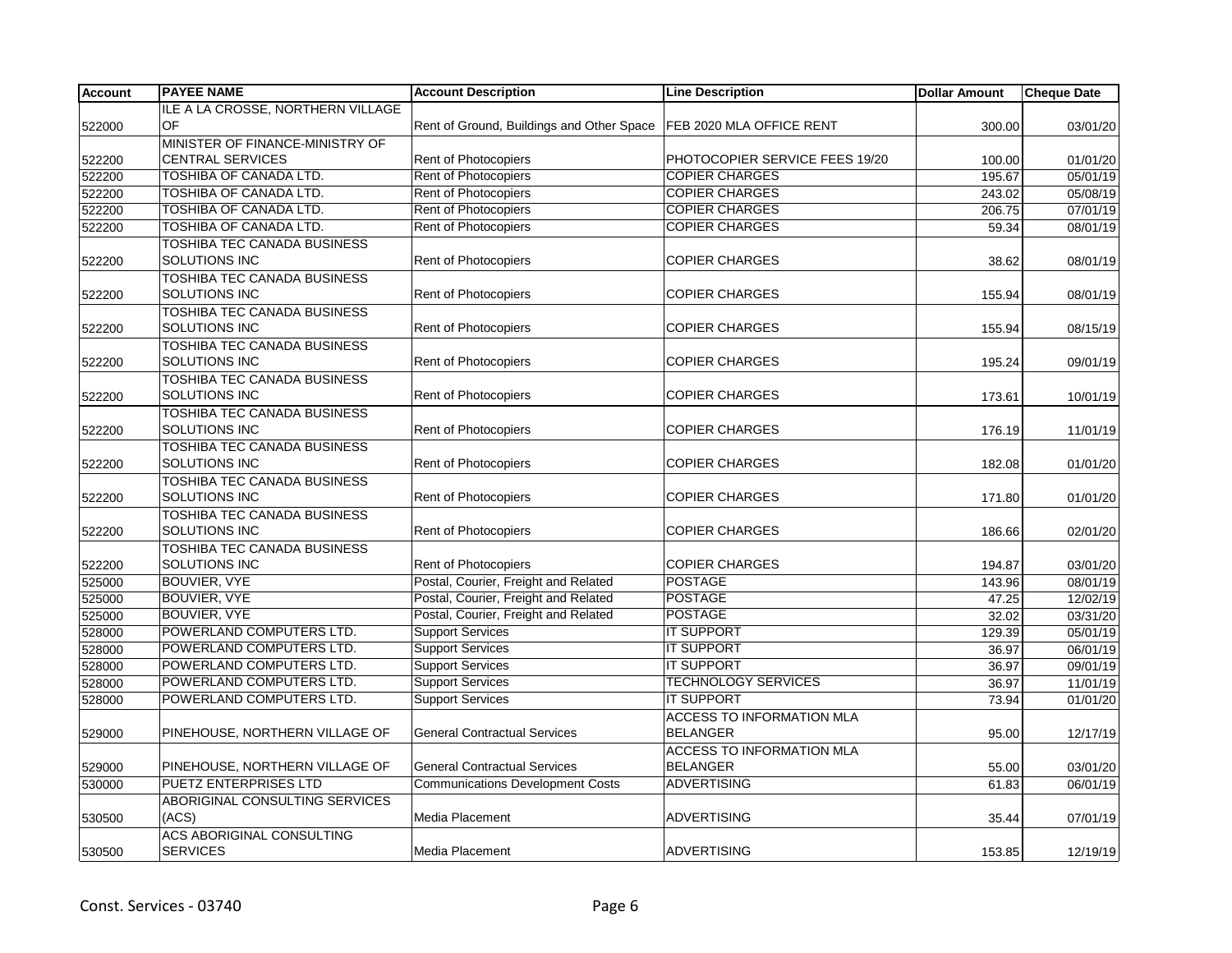| <b>Account</b> | <b>PAYEE NAME</b>                    | <b>Account Description</b> | <b>Line Description</b>   | <b>Dollar Amount</b> | <b>Cheque Date</b>    |
|----------------|--------------------------------------|----------------------------|---------------------------|----------------------|-----------------------|
| 530500         | <b>FOLIOJUMPLINE PUBLISHING INC.</b> | Media Placement            | <b>ADVERTISING</b>        | 206.25               | 07/01/19              |
| 530500         | FOLIOJUMPLINE PUBLISHING INC.        | Media Placement            | <b>ADVERTISING</b>        | 206.25               | 12/01/19              |
| 530500         | FOLIOJUMPLINE PUBLISHING INC.        | Media Placement            | <b>ADVERTISING</b>        | 200.00               | 12/07/19              |
| 530500         | JAZZ MANAGEMENT LTD.                 | <b>Media Placement</b>     | <b>ADVERTISING</b>        | 41.67                | 04/01/19              |
| 530500         | JAZZ MANAGEMENT LTD.                 | Media Placement            | <b>ADVERTISING</b>        | 41.67                | 05/01/19              |
| 530500         | JAZZ MANAGEMENT LTD.                 | Media Placement            | <b>ADVERTISING</b>        | 41.67                | 06/01/19              |
| 530500         | JAZZ MANAGEMENT LTD.                 | Media Placement            | <b>ADVERTISING</b>        | 41.67                | $\overline{07/01/19}$ |
| 530500         | JAZZ MANAGEMENT LTD.                 | Media Placement            | <b>ADVERTISING</b>        | 41.67                | 08/01/19              |
| 530500         | JAZZ MANAGEMENT LTD.                 | Media Placement            | <b>ADVERTISING</b>        | 41.67                | 09/01/19              |
| 530500         | JAZZ MANAGEMENT LTD.                 | Media Placement            | <b>ADVERTISING</b>        | 41.67                | 10/01/19              |
| 530500         | <b>JAZZ MANAGEMENT LTD.</b>          | Media Placement            | <b>ADVERTISING</b>        | 41.67                | 11/01/19              |
| 530500         | JAZZ MANAGEMENT LTD.                 | Media Placement            | <b>ADVERTISING</b>        | 41.67                | 12/01/19              |
| 530500         | <b>JAZZ MANAGEMENT LTD.</b>          | Media Placement            | <b>ADVERTISING</b>        | 41.67                | 02/01/20              |
| 530500         | <b>JAZZ MANAGEMENT LTD.</b>          | Media Placement            | <b>ADVERTISING</b>        | 41.67                | 03/01/20              |
| 530500         | JAZZ MANAGEMENT LTD.                 | Media Placement            | <b>ADVERTISING</b>        | 41.67                | 03/01/20              |
| 530500         | <b>MADD MESSAGE</b>                  | <b>Media Placement</b>     | <b>ADVERTISING</b>        | 50.00                | 11/01/19              |
| 530500         | MISSINIPI BROADCASTING CORP.         | Media Placement            | <b>ADVERTISING</b>        | 253.00               | 05/01/19              |
| 530500         | MISSINIPI BROADCASTING CORP.         | Media Placement            | <b>ADVERTISING</b>        | 253.00               | 07/01/19              |
| 530500         | MISSINIPI BROADCASTING CORP.         | Media Placement            | <b>ADVERTISING</b>        | 250.00               | 09/01/19              |
| 530500         | MISSINIPI BROADCASTING CORP.         | Media Placement            | <b>ADVERTISING</b>        | 250.00               | $\overline{02/01}/20$ |
| 530500         | MISSINIPI BROADCASTING CORP.         | Media Placement            | <b>ADVERTISING</b>        | 176.40               | 02/01/20              |
| 530500         | MISSINIPI BROADCASTING CORP.         | Media Placement            | <b>ADVERTSING</b>         | 283.25               | 02/01/20              |
| 530500         | MISSINIPI BROADCASTING CORP.         | <b>Media Placement</b>     | <b>ADVERTISING</b>        | 253.00               | 02/01/20              |
| 530500         | MISSINIPI BROADCASTING CORP.         | Media Placement            | <b>ADVERTISING</b>        | $-176.40$            | 03/01/20              |
| 530500         | MISSINIPI BROADCASTING CORP.         | Media Placement            | <b>ADVERTISING</b>        | 173.00               | 03/01/20              |
| 530500         | MISSINIPI BROADCASTING CORP.         | Media Placement            | <b>ADVERTISING</b>        | 176.40               | 03/01/20              |
| 530500         | MISSINIPI BROADCASTING CORP.         | Media Placement            | <b>ADVERTISING</b>        | 722.60               | 03/01/20              |
| 530500         | MISSINIPI BROADCASTING CORP.         | Media Placement            | <b>ADVERTISING</b>        | 250.00               | 03/01/20              |
| 530500         | MISSINIPI BROADCASTING CORP.         | <b>Media Placement</b>     | <b>ADVERTISING</b>        | 1,400.00             | 03/03/20              |
| 530500         | NORTHERN PRIDE PUBLICATIONS LTD.     | Media Placement            | <b>ADVERTISING</b>        | 47.70                | 04/04/19              |
| 530500         | NORTHERN PRIDE PUBLICATIONS LTD.     | Media Placement            | <b>ADVERTISING</b>        | 47.70                | 04/04/19              |
| 530500         | NORTHERN PRIDE PUBLICATIONS LTD.     | <b>Media Placement</b>     | <b>ADVERTISING</b>        | 47.70                | 05/01/19              |
| 530500         | NORTHERN PRIDE PUBLICATIONS LTD.     | Media Placement            | <b>ADVERTISING</b>        | 47.70                | 05/01/19              |
| 530500         | NORTHERN PRIDE PUBLICATIONS LTD.     | Media Placement            | <b>ADVERTISING</b>        | 47.70                | 05/02/19              |
| 530500         | NORTHERN PRIDE PUBLICATIONS LTD.     | Media Placement            | <b>ADVERTISING</b>        | 47.70                | 05/09/19              |
| 530500         | NORTHERN PRIDE PUBLICATIONS LTD.     | Media Placement            | <b>ADVERTISING</b>        | 47.70                | 05/16/19              |
| 530500         | NORTHERN PRIDE PUBLICATIONS LTD.     | Media Placement            | <b>ADVERTISING</b>        | 47.70                | 05/16/19              |
| 530500         | NORTHERN PRIDE PUBLICATIONS LTD.     | Media Placement            | <b>ADVERTISING</b>        | 47.70                | 06/01/19              |
| 530500         | NORTHERN PRIDE PUBLICATIONS LTD.     | Media Placement            | <b>ADVERTISING NO GST</b> | 47.70                | 06/01/19              |
| 530500         | NORTHERN PRIDE PUBLICATIONS LTD.     | Media Placement            | <b>ADVERTISING</b>        | 47.70                | 06/06/19              |
| 530500         | NORTHERN PRIDE PUBLICATIONS LTD.     | Media Placement            | <b>ADVERTISING</b>        | 47.70                | 07/01/19              |
| 530500         | NORTHERN PRIDE PUBLICATIONS LTD.     | Media Placement            | <b>ADVERTISING</b>        | 47.70                | $\overline{07/01/19}$ |
| 530500         | NORTHERN PRIDE PUBLICATIONS LTD.     | Media Placement            | <b>ADVERTISING</b>        | 47.70                | 07/01/19              |
| 530500         | NORTHERN PRIDE PUBLICATIONS LTD.     | Media Placement            | <b>ADVERTISING</b>        | 47.70                | 08/01/19              |
| 530500         | NORTHERN PRIDE PUBLICATIONS LTD.     | Media Placement            | <b>ADVERTISING</b>        | 47.70                | 08/01/19              |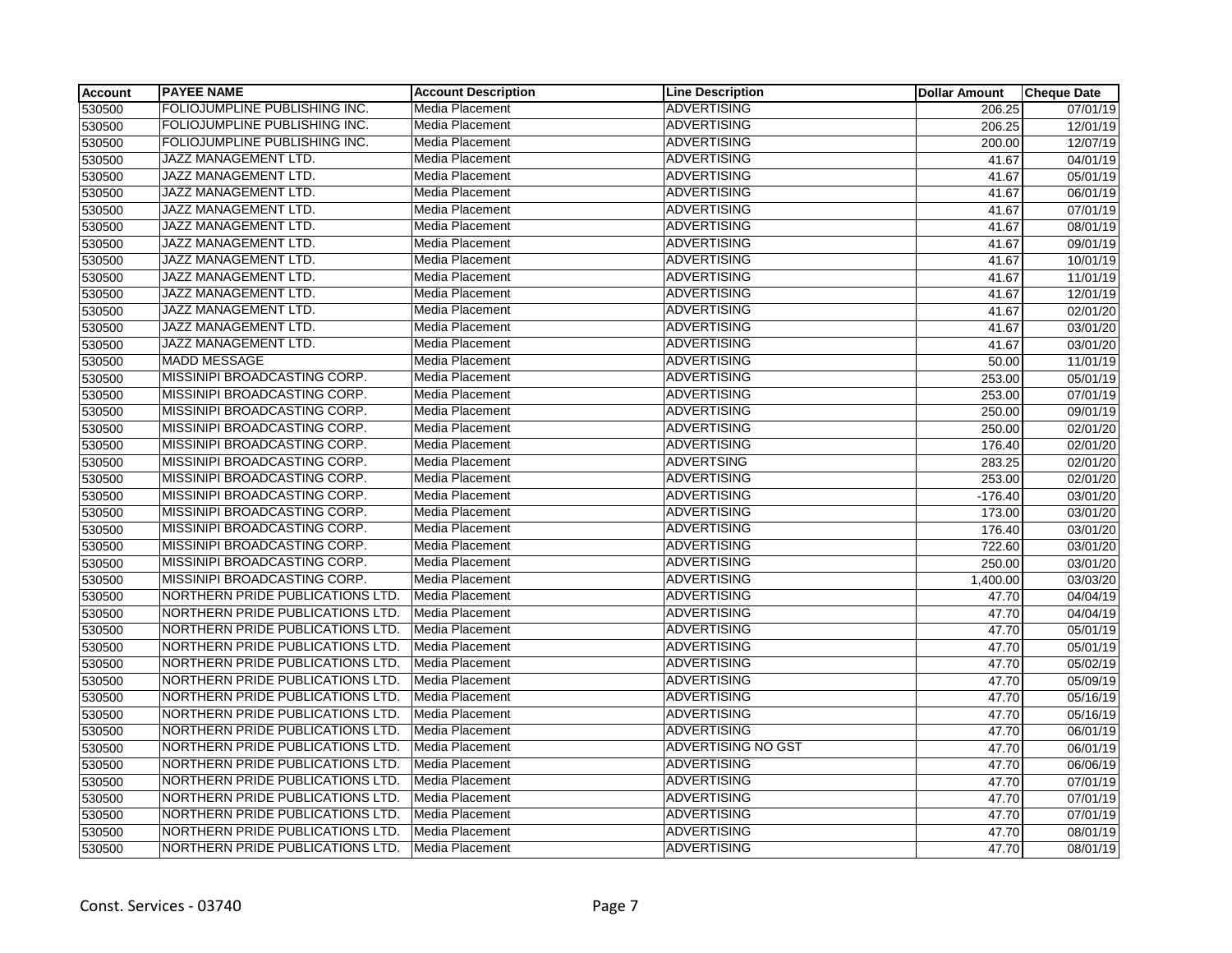| <b>Account</b> | <b>PAYEE NAME</b>                | <b>Account Description</b> | <b>Line Description</b> | <b>Dollar Amount</b> | <b>Cheque Date</b> |
|----------------|----------------------------------|----------------------------|-------------------------|----------------------|--------------------|
| 530500         | NORTHERN PRIDE PUBLICATIONS LTD. | Media Placement            | <b>ADVERTISING</b>      | 47.70                | 08/01/19           |
| 530500         | NORTHERN PRIDE PUBLICATIONS LTD. | <b>Media Placement</b>     | <b>ADVERTISING</b>      | 47.70                | 08/08/19           |
| 530500         | NORTHERN PRIDE PUBLICATIONS LTD. | Media Placement            | <b>ADVERTISING</b>      | 47.70                | 09/01/19           |
| 530500         | NORTHERN PRIDE PUBLICATIONS LTD. | Media Placement            | <b>ADVERTISING</b>      | 47.70                | 09/01/19           |
| 530500         | NORTHERN PRIDE PUBLICATIONS LTD. | Media Placement            | <b>ADVERTISING</b>      | 47.70                | 09/01/19           |
| 530500         | NORTHERN PRIDE PUBLICATIONS LTD. | Media Placement            | <b>ADVERTISING</b>      | 47.70                | 09/05/19           |
| 530500         | NORTHERN PRIDE PUBLICATIONS LTD. | Media Placement            | <b>ADVERTISING</b>      | 47.70                | 09/12/19           |
| 530500         | NORTHERN PRIDE PUBLICATIONS LTD. | Media Placement            | <b>ADVERTISING</b>      | 47.70                | 10/01/19           |
| 530500         | NORTHERN PRIDE PUBLICATIONS LTD. | Media Placement            | <b>ADVERTISING</b>      | 47.70                | 10/01/19           |
| 530500         | NORTHERN PRIDE PUBLICATIONS LTD. | Media Placement            | <b>ADVERTISING</b>      | 47.70                | 10/03/19           |
| 530500         | NORTHERN PRIDE PUBLICATIONS LTD. | Media Placement            | <b>ADVERTISING</b>      | 47.70                | 10/10/19           |
| 530500         | NORTHERN PRIDE PUBLICATIONS LTD. | Media Placement            | <b>ADVERTISING</b>      | 47.70                | 11/01/19           |
| 530500         | NORTHERN PRIDE PUBLICATIONS LTD. | <b>Media Placement</b>     | <b>ADVERTISING</b>      | 47.70                | 11/01/19           |
| 530500         | NORTHERN PRIDE PUBLICATIONS LTD. | Media Placement            | <b>ADVERTISING</b>      | 47.70                | 11/01/19           |
| 530500         | NORTHERN PRIDE PUBLICATIONS LTD. | Media Placement            | <b>ADVERTISING</b>      | 47.70                | 11/07/19           |
| 530500         | NORTHERN PRIDE PUBLICATIONS LTD. | Media Placement            | <b>ADVERTISING</b>      | 47.70                | 11/14/19           |
| 530500         | NORTHERN PRIDE PUBLICATIONS LTD. | Media Placement            | <b>ADVERTISING</b>      | 47.70                | 12/01/19           |
| 530500         | NORTHERN PRIDE PUBLICATIONS LTD. | Media Placement            | <b>ADVERTISING</b>      | 47.70                | 12/01/19           |
| 530500         | NORTHERN PRIDE PUBLICATIONS LTD. | Media Placement            | <b>ADVERTISING</b>      | 47.70                | 12/12/19           |
| 530500         | NORTHERN PRIDE PUBLICATIONS LTD. | Media Placement            | <b>ADVERTISING</b>      | 47.70                | 12/19/19           |
| 530500         | NORTHERN PRIDE PUBLICATIONS LTD. | Media Placement            | <b>ADVERTISING</b>      | 47.70                | 01/02/20           |
| 530500         | NORTHERN PRIDE PUBLICATIONS LTD. | Media Placement            | <b>ADVERTISING</b>      | 47.70                | 02/01/20           |
| 530500         | NORTHERN PRIDE PUBLICATIONS LTD. | Media Placement            | <b>ADVERTISING</b>      | 47.70                | 02/01/20           |
| 530500         | NORTHERN PRIDE PUBLICATIONS LTD. | Media Placement            | <b>ADVERTISING</b>      | 47.70                | 02/01/20           |
| 530500         | NORTHERN PRIDE PUBLICATIONS LTD. | Media Placement            | <b>ADVERTISING</b>      | 47.70                | 02/01/20           |
| 530500         | NORTHERN PRIDE PUBLICATIONS LTD. | Media Placement            | <b>ADVERTISING</b>      | 47.70                | 02/06/20           |
| 530500         | NORTHERN PRIDE PUBLICATIONS LTD. | Media Placement            | <b>ADVERTISING</b>      | 47.70                | 02/13/20           |
| 530500         | NORTHERN PRIDE PUBLICATIONS LTD. | Media Placement            | <b>ADVERTISING</b>      | 47.70                | 03/01/20           |
| 530500         | NORTHERN PRIDE PUBLICATIONS LTD. | <b>Media Placement</b>     | <b>ADVERTISING</b>      | 47.70                | 03/01/20           |
| 530500         | NORTHERN PRIDE PUBLICATIONS LTD. | Media Placement            | <b>ADVERTISING</b>      | 47.70                | 03/01/20           |
| 530500         | NORTHERN PRIDE PUBLICATIONS LTD. | Media Placement            | <b>ADVERTISING</b>      | 47.70                | 03/05/20           |
| 530500         | NORTHERN PRIDE PUBLICATIONS LTD. | Media Placement            | <b>ADVERTISING</b>      | 47.70                | 03/12/20           |
| 530500         | NORTHERN PRIDE PUBLICATIONS LTD. | <b>Media Placement</b>     | <b>ADVERTISING</b>      | 47.70                | 03/19/20           |
| 530500         | NORTHERN PRIDE PUBLICATIONS LTD. | Media Placement            | <b>ADVERTISING</b>      | 47.70                | 03/26/20           |
| 530500         | <b>NOW COMMUNICATIONS</b>        | Media Placement            | <b>ADVERTISING</b>      | 16,951.30            | 03/31/20           |
| 530500         | P.A. SHOPPER (ADGRAPHICS LTD.)   | Media Placement            | <b>ADVERTISING</b>      | 100.00               | 06/01/19           |
| 530500         | P.A. SHOPPER (ADGRAPHICS LTD.)   | Media Placement            | <b>ADVERTISING</b>      | 99.66                | 07/01/19           |
| 530500         | P.A. SHOPPER (ADGRAPHICS LTD.)   | Media Placement            | <b>ADVERTISING</b>      | 99.67                | 09/01/19           |
| 530500         | P.A. SHOPPER (ADGRAPHICS LTD.)   | <b>Media Placement</b>     | <b>ADVERTISING</b>      | 100.00               | 09/01/19           |
| 530500         | POSTMEDIA NETWORK INC.           | Media Placement            | <b>ADVERTISING</b>      | 80.54                | 08/01/19           |
| 530500         | POSTMEDIA NETWORK INC.           | Media Placement            | <b>ADVERTISING</b>      | 12.50                | 02/01/20           |
| 530500         | <b>PUETZ ENTERPRISES LTD</b>     | Media Placement            | <b>ADVERTISING</b>      | 66.67                | 06/01/19           |
| 530500         | PUETZ ENTERPRISES LTD            | Media Placement            | <b>ADVERTISING</b>      | 66.66                | 07/02/19           |
| 530500         | <b>PUETZ ENTERPRISES LTD</b>     | Media Placement            | <b>ADVERTISING</b>      | 66.66                | 08/01/19           |
| 530500         | <b>PUETZ ENTERPRISES LTD</b>     | Media Placement            | <b>ADVERTISING</b>      | 66.67                | 10/01/19           |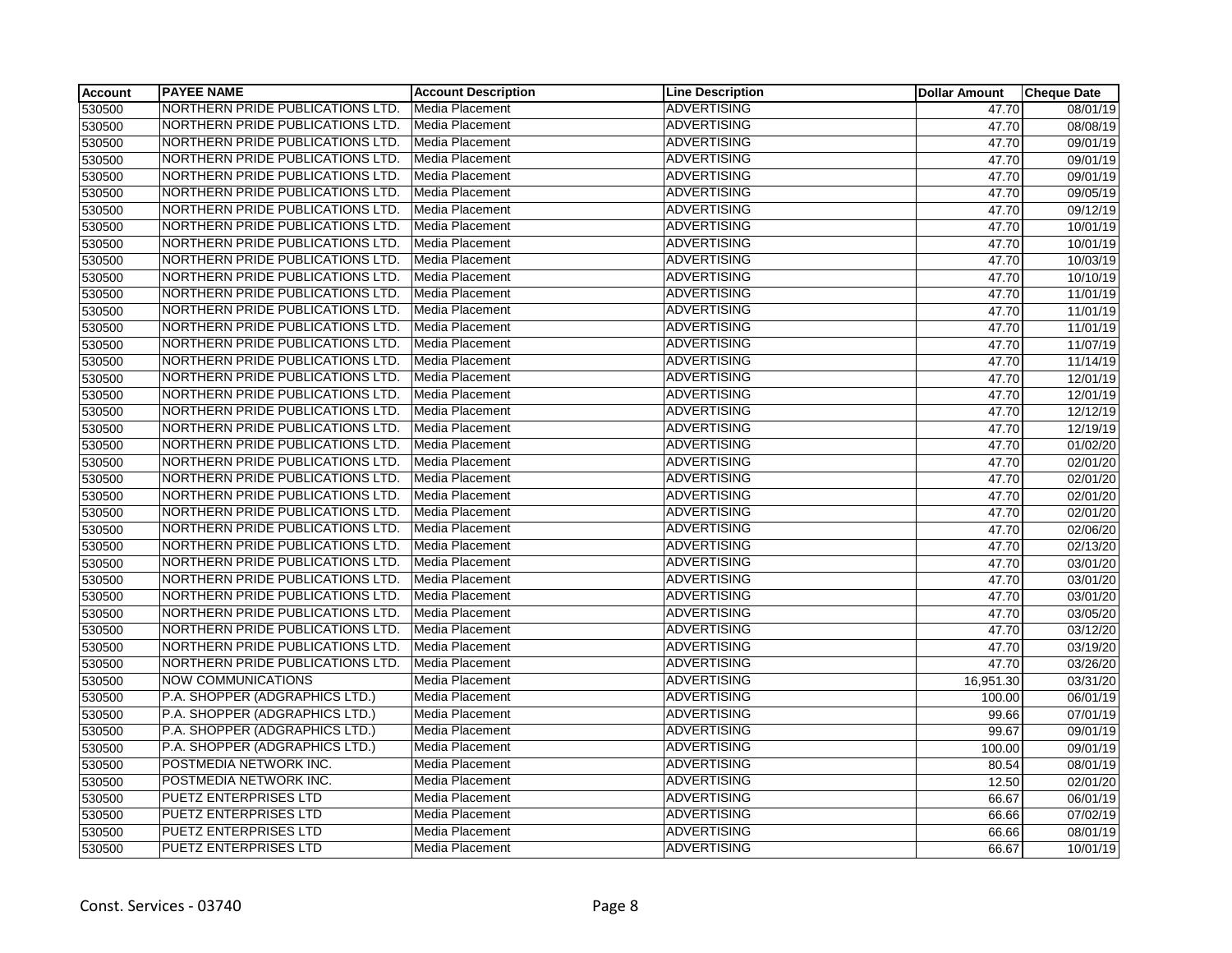| <b>Account</b> | <b>PAYEE NAME</b>                              | <b>Account Description</b>             | <b>Line Description</b>         | <b>Dollar Amount</b> | <b>Cheque Date</b> |
|----------------|------------------------------------------------|----------------------------------------|---------------------------------|----------------------|--------------------|
| 530500         | <b>PUETZ ENTERPRISES LTD</b>                   | <b>Media Placement</b>                 | <b>ADVERTISING</b>              | 33.57                | 10/01/19           |
| 530500         | <b>PUETZ ENTERPRISES LTD</b>                   | <b>Media Placement</b>                 | <b>ADVERTISING</b>              | 66.67                | 10/01/19           |
| 530500         | <b>PUETZ ENTERPRISES LTD</b>                   | Media Placement                        | <b>ADVERTISING</b>              | 66.67                | 11/01/19           |
| 530500         | <b>PUETZ ENTERPRISES LTD</b>                   | Media Placement                        | <b>ADVERTISING</b>              | 66.66                | 12/01/19           |
| 530500         | <b>PUETZ ENTERPRISES LTD</b>                   | Media Placement                        | <b>ADVERTISING</b>              | 66.67                | 12/30/19           |
| 530500         | <b>PUETZ ENTERPRISES LTD</b>                   | Media Placement                        | <b>ADVERTISING</b>              | 66.66                | 02/01/20           |
| 530500         | <b>PUETZ ENTERPRISES LTD</b>                   | <b>Media Placement</b>                 | <b>ADVERTISING</b>              | 66.67                | 03/02/20           |
|                | <b>ROYAL CANADIAN LEGION</b>                   |                                        |                                 |                      |                    |
| 530500         | <b>SASKATCHEWAN COMMAND</b>                    | Media Placement                        | <b>ADVERTISING</b>              | 183.16               | 03/01/20           |
| 530500         | SUDDENLY SASKATCHEWAN MAGAZINE Media Placement |                                        | <b>ADVERTISING</b>              | 30.00                | 05/01/19           |
| 542000         | DAIGNEAULT, GARRETT N.B.                       | Travel                                 | CA TRAVEL JAN 8, 2020           | 33.00                | 02/26/20           |
| 542000         | DAIGNEAULT, GARRETT N.B.                       | Travel                                 | CA TRAVEL FEB 8-9, 2020         | 102.00               | 02/26/20           |
|                |                                                | Deputy Minister/Ministry Head Business |                                 |                      |                    |
| 543201         | <b>CONEXUS ARTS CENTRE</b>                     | Expenses - Refreshments                | <b>STUDENT DRINKS- BELANGER</b> | 25.00                | 12/01/19           |
| 550200         | ALLIED PRINTERS & PROMOTIONS                   | Books, Mags and Ref Materials          | PROVINCIAL MAP                  | 76.32                | 09/01/19           |
| 550200         | <b>CGE NEWS</b>                                | Books, Mags and Ref Materials          | <b>SUBSCRIPTION RENEWAL</b>     | 754.00               | 05/01/19           |
|                |                                                |                                        | <b>SUBSCRIPTION RENEWAL B.</b>  |                      |                    |
| 550200         | FOLIOJUMPLINE PUBLISHING INC.                  | Books, Mags and Ref Materials          | <b>BELANGER, MLA</b>            | 251.49               | 11/01/19           |
| 555000         | <b>ALLIED PRINTERS &amp; PROMOTIONS</b>        | <b>Other Material and Supplies</b>     | <b>OFFICE SUPPLIES</b>          | 251.69               | 07/11/19           |
| 555000         | <b>COLONY COFFEE &amp; TEA</b>                 | <b>Other Material and Supplies</b>     | <b>OFFICE SUPPLIES</b>          | 287.00               | 03/04/20           |
| 555000         | <b>COLONY COFFEE &amp; TEA</b>                 | <b>Other Material and Supplies</b>     | <b>OFFICE SUPPLIES</b>          | 201.00               | 03/04/20           |
| 555000         | POWERLAND COMPUTERS LTD.                       | <b>Other Material and Supplies</b>     | <b>OFFICE SUPPLIES</b>          | 190.27               | 12/17/19           |
| 555000         | <b>SUPREME BASICS</b>                          | <b>Other Material and Supplies</b>     | <b>OFFICE SUPPLIES</b>          | 102.77               | 06/01/19           |
| 555000         | <b>SUPREME BASICS</b>                          | <b>Other Material and Supplies</b>     | <b>OFFICE SUPPLIES</b>          | 87.59                | 09/01/19           |
| 555000         | <b>SUPREME BASICS</b>                          | Other Material and Supplies            | <b>OFFICE SUPPLIES</b>          | 181.94               | 10/01/19           |
| 555000         | <b>SUPREME BASICS</b>                          | <b>Other Material and Supplies</b>     | OFFICE SUPPLIES                 | 303.58               | 10/02/19           |
| 555000         | <b>SUPREME BASICS</b>                          | <b>Other Material and Supplies</b>     | <b>OFFICE SUPPLIES</b>          | 63.59                | 10/03/19           |
| 555000         | <b>SUPREME BASICS</b>                          | <b>Other Material and Supplies</b>     | <b>OFFICE SUPPLIES</b>          | 6.33                 | 10/10/19           |
| 555000         | <b>SUPREME BASICS</b>                          | <b>Other Material and Supplies</b>     | <b>OFFICE SUPPLIES</b>          | 121.35               | 12/16/19           |
| 555000         | <b>SUPREME BASICS</b>                          | <b>Other Material and Supplies</b>     | <b>OFFICE SUPPLIES</b>          | 111.36               | 01/03/20           |
| 555000         | <b>SUPREME BASICS</b>                          | Other Material and Supplies            | OFFICE SUPPLIES                 | 323.95               | 03/01/20           |
| 555000         | <b>SUPREME BASICS</b>                          | <b>Other Material and Supplies</b>     | <b>OFFICE SUPPLIES</b>          | 480.46               | 03/19/20           |
| 555000         | <b>WIRELESS AGE</b>                            | Other Material and Supplies            | OFFICE SUPPLIES                 | 112.32               | 04/09/19           |
| 555000         | <b>WIRELESS AGE</b>                            | <b>Other Material and Supplies</b>     | <b>OFFICE SUPPLIES</b>          | 13.22                | 02/01/20           |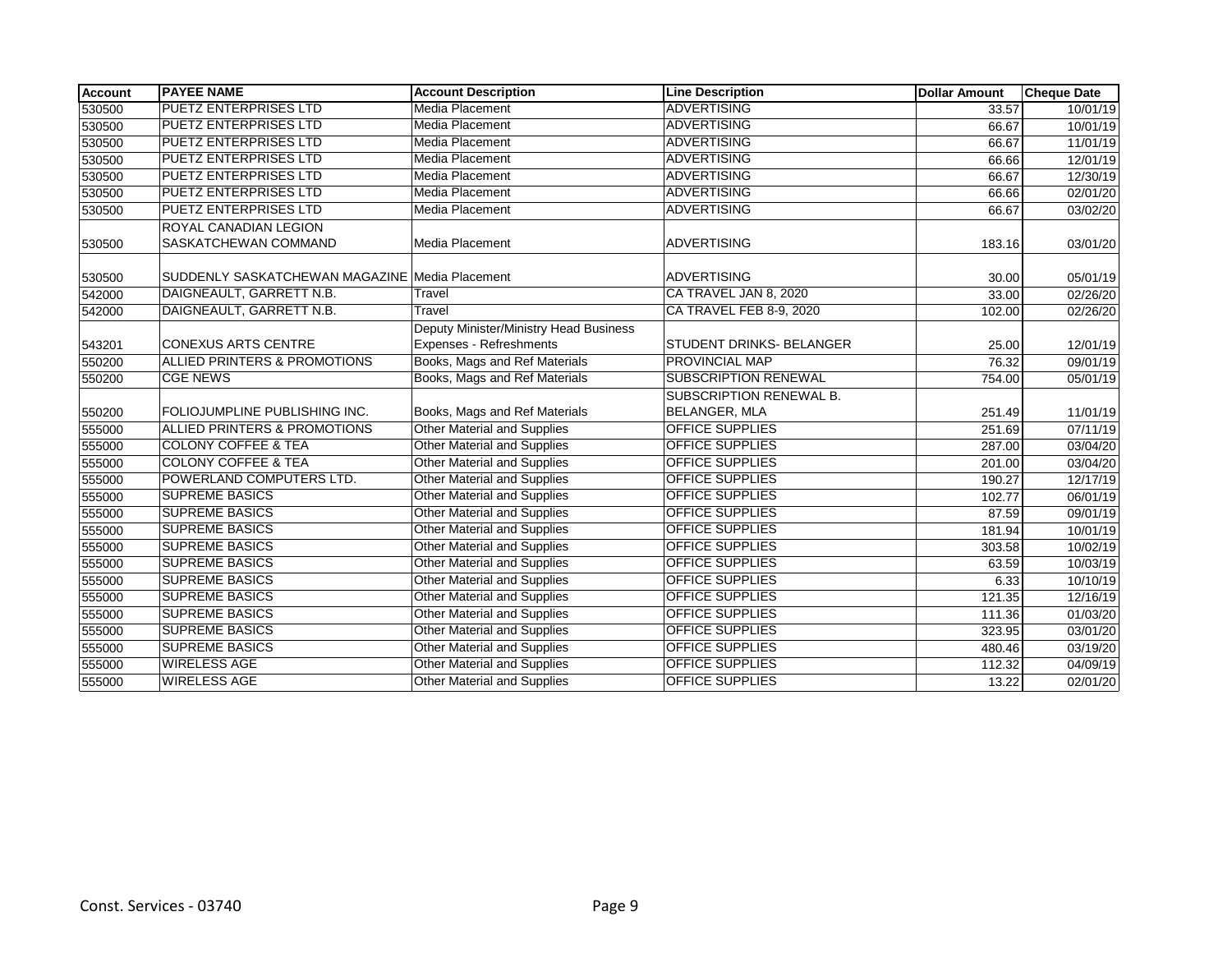# **LEGISLATIVE ASSEMBLY OF SASKATCHEWAN MEMBERS' ACCOUNTABILITY AND DISCLOSURE REPORT For the fiscal year ending March 31, 2020**

#### **DIRECTIVE #6 - CONSTITUENCY ASSISTANT EXPENSES**

**2019-2020 TOTAL: \$73,133.69**

| <b>Account</b> | <b>Payee Name</b>        | <b>Account Description</b>    | <b>Dollar Amount</b> | <b>Cheque Date</b> |  |
|----------------|--------------------------|-------------------------------|----------------------|--------------------|--|
|                |                          |                               |                      |                    |  |
| 513000         | BOUVIER, VYE             | <b>Out-of-Scope Permanent</b> | 0.00                 | 04/03/19           |  |
| 513000         | <b>BOUVIER, VYE</b>      | Out-of-Scope Permanent        | 2,213.42             | 04/16/19           |  |
| 513000         | BOUVIER, VYE             | Out-of-Scope Permanent        | 2,213.42             | 05/01/19           |  |
| 513000         | BOUVIER, VYE             | Out-of-Scope Permanent        | 2,213.42             | 05/15/19           |  |
| 513000         | <b>BOUVIER, VYE</b>      | Out-of-Scope Permanent        | 2,213.42             | 05/29/19           |  |
| 513000         | <b>BOUVIER, VYE</b>      | Out-of-Scope Permanent        | 2,213.42             | 06/12/19           |  |
| 513000         | BOUVIER, VYE             | Out-of-Scope Permanent        | 2,213.42             | 06/26/19           |  |
| 513000         | BOUVIER, VYE             | Out-of-Scope Permanent        | 2,213.42             | 07/10/19           |  |
| 513000         | BOUVIER, VYE             | Out-of-Scope Permanent        | 2,213.42             | 07/24/19           |  |
| 513000         | BOUVIER, VYE             | Out-of-Scope Permanent        | 2,213.42             | 08/07/19           |  |
| 513000         | <b>BOUVIER, VYE</b>      | Out-of-Scope Permanent        | 2,213.42             | 08/21/19           |  |
| 513000         | BOUVIER, VYE             | Out-of-Scope Permanent        | 2,213.42             | 09/04/19           |  |
| 513000         | <b>BOUVIER, VYE</b>      | Out-of-Scope Permanent        | 2,213.42             | 09/18/19           |  |
| 513000         | BOUVIER, VYE             | Out-of-Scope Permanent        | 2,213.42             | 10/02/19           |  |
| 513000         | BOUVIER, VYE             | Out-of-Scope Permanent        | 2,213.42             | 10/16/19           |  |
| 513000         | <b>BOUVIER, VYE</b>      | Out-of-Scope Permanent        | 2,213.42             | 11/01/19           |  |
| 513000         | BOUVIER, VYE             | Out-of-Scope Permanent        | 2,213.42             | 11/14/19           |  |
| 513000         | BOUVIER, VYE             | Out-of-Scope Permanent        | 2,213.42             | 11/27/19           |  |
| 513000         | <b>BOUVIER, VYE</b>      | Out-of-Scope Permanent        | 2,213.42             | 12/11/19           |  |
| 513000         | BOUVIER, VYE             | Out-of-Scope Permanent        | 4,713.42             | 12/24/19           |  |
| 513000         | <b>BOUVIER, VYE</b>      | Out-of-Scope Permanent        | 2,213.43             | 01/09/20           |  |
| 513000         | BOUVIER, VYE             | Out-of-Scope Permanent        | 2,213.42             | 01/23/20           |  |
| 513000         | BOUVIER, VYE             | Out-of-Scope Permanent        | 2,213.42             | 02/05/20           |  |
| 513000         | BOUVIER, VYE             | Out-of-Scope Permanent        | 2,721.94             | 02/19/20           |  |
| 513000         | <b>BOUVIER, VYE</b>      | <b>Out-of-Scope Permanent</b> | 2,235.53             | 03/04/20           |  |
| 513000         | <b>BOUVIER, VYE</b>      | Out-of-Scope Permanent        | 2,235.53             | 03/18/20           |  |
| 513000         | BOUVIER, VYE             | Out-of-Scope Permanent        | 2,235.53             | 04/01/20           |  |
| 513000         | BOUVIER, VYE             | Out-of-Scope Permanent        | 447.11               | 04/09/20           |  |
| 514000         | DAIGNEAULT, GARRETT N.B. | Casual/Term                   | 1,367.02             | 12/24/19           |  |
| 514000         | DAIGNEAULT, GARRETT N.B. | Casual/Term                   | 677.66               | 01/09/20           |  |
| 514000         | DAIGNEAULT, GARRETT N.B. | Casual/Term                   | 1,215.13             | 01/23/20           |  |
| 514000         | DAIGNEAULT, GARRETT N.B. | Casual/Term                   | 1,215.13             | 02/05/20           |  |
| 514000         | DAIGNEAULT, GARRETT N.B. | Casual/Term                   | 1,578.78             | 02/19/20           |  |
| 514000         | DAIGNEAULT, GARRETT N.B. | Casual/Term                   | 1,380.67             | 03/04/20           |  |
| 514000         | DAIGNEAULT, GARRETT N.B. | Casual/Term                   | 1,534.08             | 03/18/20           |  |
| 514000         | DAIGNEAULT, GARRETT N.B. | Casual/Term                   | 1,309.87             | 04/01/20           |  |
| 514000         | DAIGNEAULT, GARRETT N.B. | Casual/Term                   | 665.32               | 04/06/20           |  |
| 514000         | DAIGNEAULT, KANDACE B M  | Casual/Term                   | 479.05               | 10/02/19           |  |